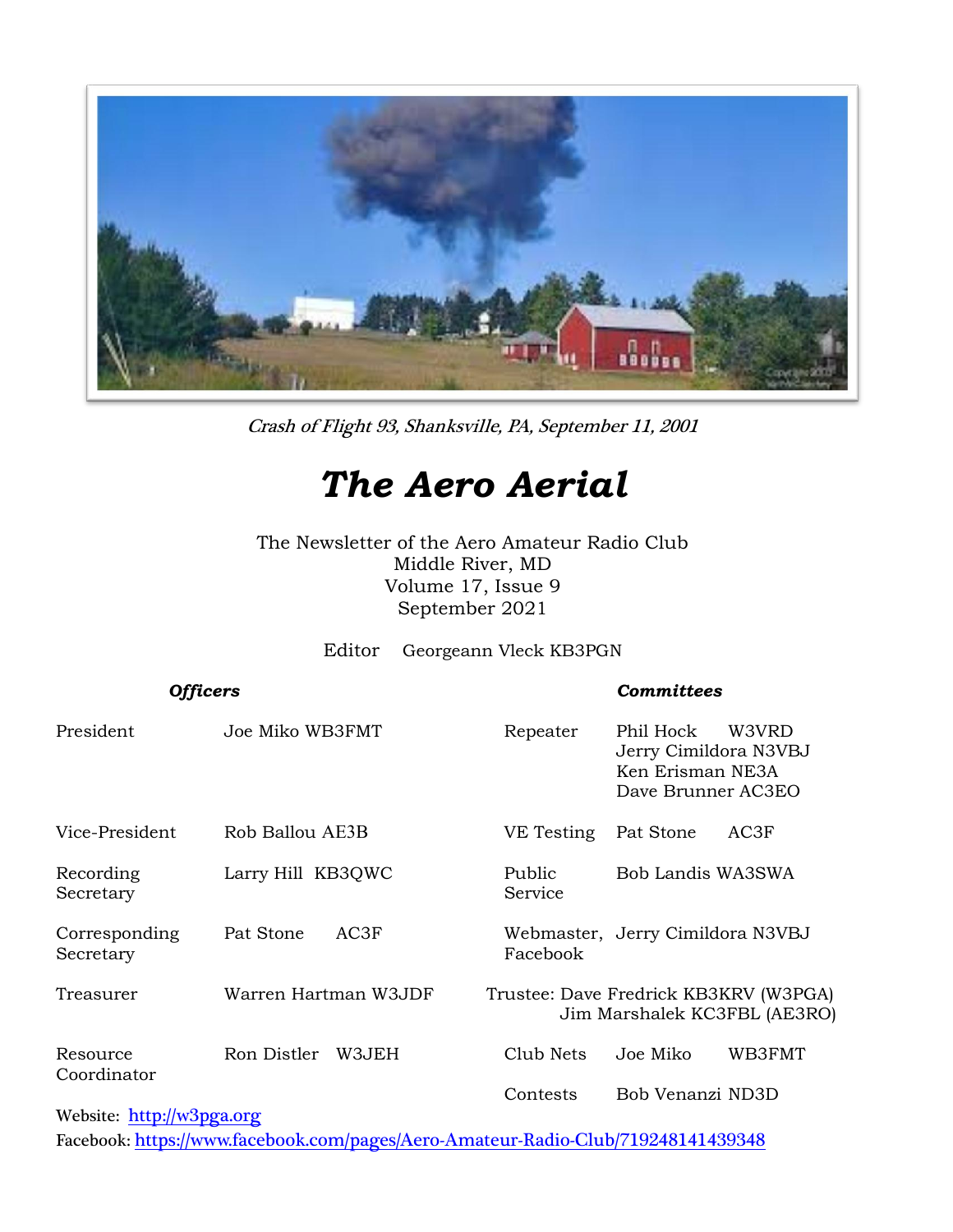# **About the Aero Amateur Radio Club**

## **Meetings**

The Aero Amateur Radio Club meets at 7:30 pm on the first and third Wednesdays of the month at Essex SkyPark, 1401 Diffendall Road, Essex. Meetings begin at 7:30 p.m. local time. Meetings are canceled if Baltimore County Public Schools are closed or dismiss early.

#### Repeaters

W3PGA 2 M : INPUT : 147.84 MHz, OUTPUT : 147.24 MHz, PL 123.0 W3PGA 70 Cm: INPUT : 444.575 MHz, OUTPUT : 449.575 MHz, PL123.0 W3JEH 1.25 M: INPUT : 222.24 MHz, OUTPUT : 223.84 MHz

## Club Nets

Second Wednesday Net – 70 Centimeters (449.575 MHz Repeater) @ 8 p.m. Local Time Fourth Wednesday Net – 2 Meters (147.24 MHz Repeater) @ 8 p.m. Local Time Fifth Wednesday Net – 10 Meters (28.445 MHz) @ 8 p.m. Local Time

## Radio License Exams

The Aero Amateur Radio Club sponsors Amateur Radio License Exams with the ARRL VEC. Examination sessions are throughout the year. Walk-ins are welcome; arrive no later than 30 minutes after start time. \$15 charge.

# 2021 Examination Schedule DUE TO COVID-19 DATES May be Canceled!

| Time:  | $1 \text{ pm}$            | 1 pm                      |  |
|--------|---------------------------|---------------------------|--|
| Dates: | September 11 new date     | November 20               |  |
| Where: | American Legion, Rosedale | American Legion, Rosedale |  |
|        |                           | $\sqrt{2}$                |  |

American Legion Post 180, 1331 Seling Ave., Rosedale, MD 21237 Contact: Patricia Stone AC3F, email:  $\frac{\text{ac3f}}{\text{a} \cdot \text{a} \cdot \text{b}}$  andline: 410-687-7209

# LOCAL AREA NETS

| Day                    | Time              | Freq. (MHz)   | Net Name                                  |  |
|------------------------|-------------------|---------------|-------------------------------------------|--|
| Daily                  | $9 - 10$ am       | 145.330       | <b>Oriole Net</b>                         |  |
| Daily                  | 6 pm              | 3.820         | Maryland Emergency Phone Net              |  |
| Daily                  | $6:30 - 7$ pm     | 145.330 no PL | Balto. Traffic Net (b/u 146.670 PL 107.2) |  |
| Daily                  | 7 pm & 10 pm      | 3.643         | <b>MD/DC/DE Traffic Net</b>               |  |
| $2nd$ Tue              | $7:30 \text{ pm}$ | 146.670       | <b>Baltimore County RACES Net</b>         |  |
| $2nd$ Wed              | 8 pm              | 449.575       | <b>Aero ARC Net</b>                       |  |
| $4th$ Wed              | 8 pm              | 147.240       | <b>Aero ARC Net</b>                       |  |
| $5th$ Wed              | 8 pm              | 28.445        | <b>Aero ARC Net</b>                       |  |
| Fridays                | $7:30$ pm         | 145.330       | Back in the Day Net                       |  |
| When activated by NOAA |                   | 147.030       | SkyWarn (primary)                         |  |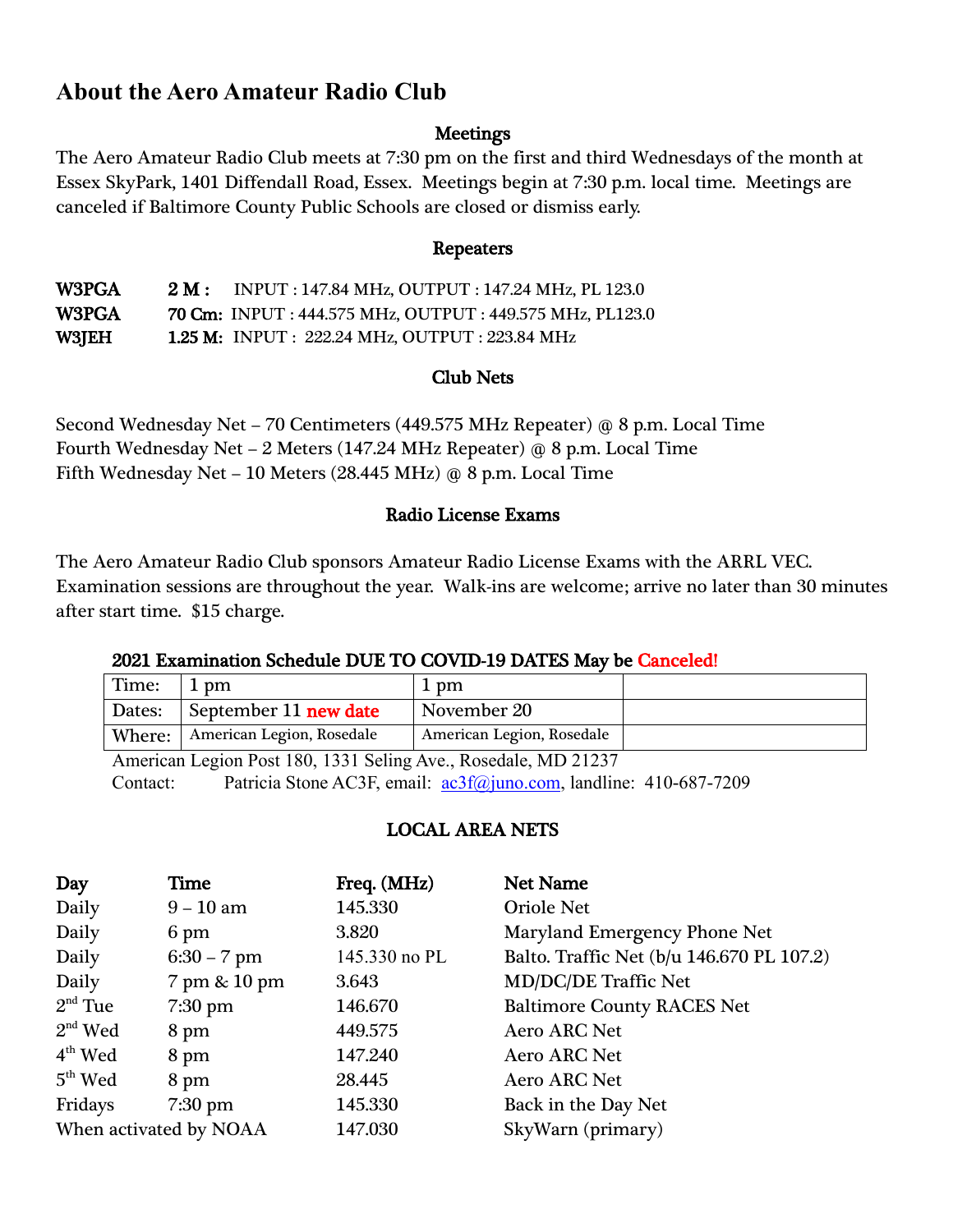Palm Coast, Monday, Aug. 2, 2021 **Emergency Management trains with old-school methodology for innovative communications backup during disasters**

**Staff tested and trained using multiple radio systems, satellite phones, email, and standard telephone systems.** 

*by: [Julie Murphy F](https://www.palmcoastobserver.com/articles/author/julie-murphy)lagler County Public Information Officer* 



It goes without saying that open lines of communication with residents is especially critical during disasters and emergencies, but what is lesser known is that Flagler County Emergency Management trains regularly with seemingly old-school methodology for cutting-edge results.

"Staff is working with volunteers, amateur radio operators, neighboring Emergency Management agencies (currently St. Johns, Volusia, Marion, and Putnam), and the Florida Division of Emergency Management to test multiple backup communication tools," said Emergency Management Director Jonathan Lord. "These will be used when traditional communication tools, like the phone and the Internet, are down because of an emergency or disaster."

The backup communications toolbox includes resources, such as:

- [Shared Resources High Frequency Radio,](https://www.cisa.gov/shared-resources-shares-high-frequency-hf-radio-program) which is a federal government program that allows national security and emergency preparedness agencies to communicate even when landline and cellular communications are unavailable.
- [Statewide Law Enforcement Radio System](https://www.dms.myflorida.com/business_operations/telecommunications/public_safety_communications/radio_communications_services/statewide_law_enforcement_radio_system_slers) which is a unified statewide digital radio network that allows for radio voice communications between certain emergency response agencies.
- **[General Mobile Radio Service](https://www.fcc.gov/general-mobile-radio-service-gmrs)** is a publicly available FCC licensed radio service that is widely used by families and volunteer organizations, with the most common use of the channels being for short-distance, two-way voice communications using hand-held radios, mobile radios and repeater systems.
- [Amateur Radio,](https://www.fcc.gov/amateur-radio-service) also known as ham radio, has been around since 1890, and is capable of bringing people together to talk across town, around the world, and even into space – all without the Internet or phones.

Additionally, staff tested and trained using satellite phones, email, and standard telephone systems. "This training – which we are going to do monthly – is crucial for ensuring preparedness," Lord said. "We have to regularly exercise our capabilities and test the equipment so that we know we are ready."

[https://www.palmcoastobserver.com/article/emergency-management-trains-with-old-school](https://www.palmcoastobserver.com/article/emergency-management-trains-with-old-school-methodology-for-innovative-communications-backup-during-disasters)[methodology-for-innovative-communications-backup-during-disasters](https://www.palmcoastobserver.com/article/emergency-management-trains-with-old-school-methodology-for-innovative-communications-backup-during-disasters)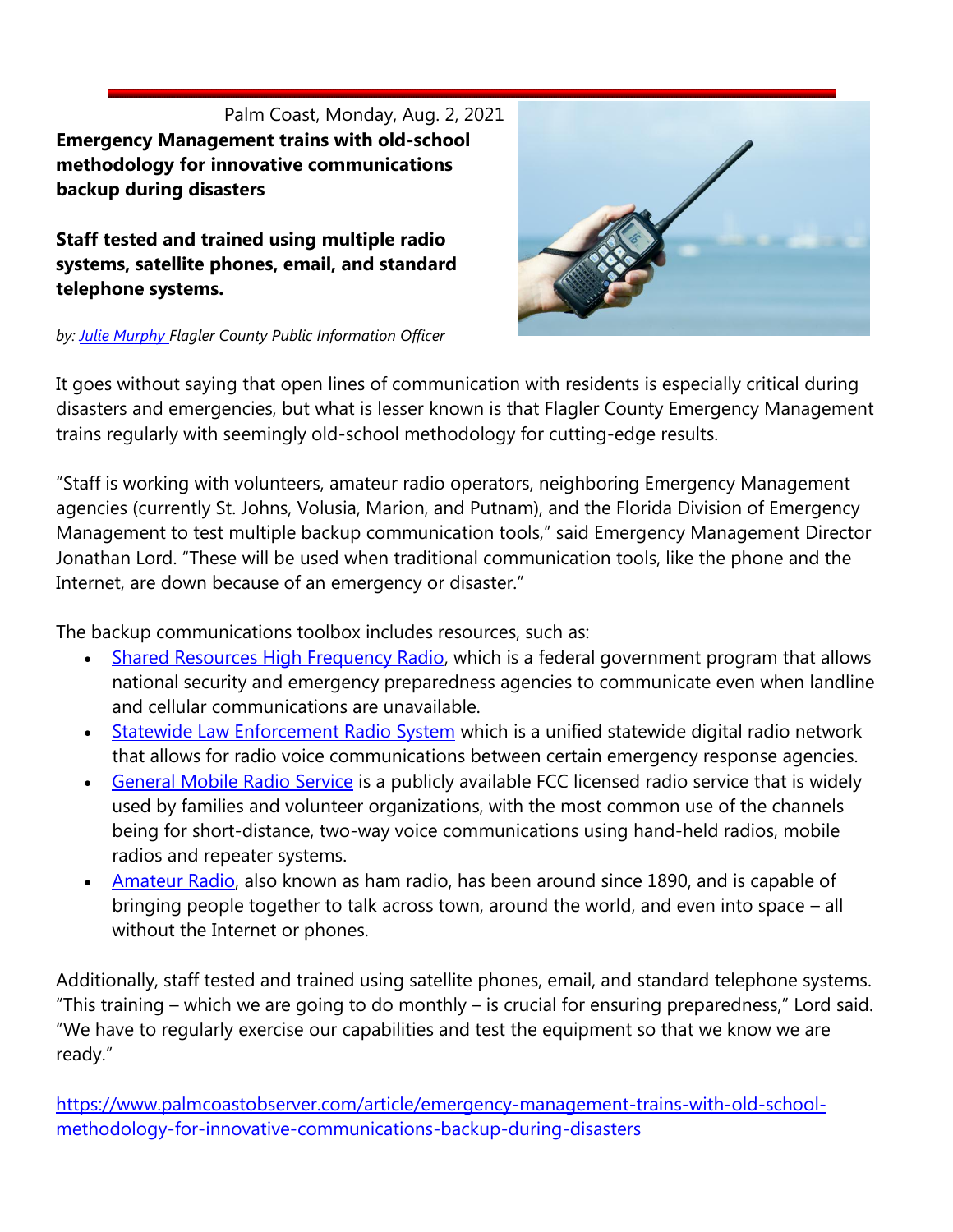# **ARRL Now Provides Free RF Exposure Calculator**

The FCC has adopted guidelines and procedures for evaluating environmental effects of RF emissions. The new guidelines incorporate two tiers of exposure limits based on whether exposure occurs in an occupational or "controlled" situation, or whether the general population is exposed or exposure is in an "uncontrolled" situation.

Under the new FCC rules, some amateurs need to perform routine station evaluations to ensure that their stations comply with the RF exposure rules. This can be as simple as running an online calculator to determine the minimum safe distance between any part of your antenna and areas where people might be exposed to RF energy from your station. Although amateurs can make measurements of their stations, evaluations can also be done by calculation.



To make this easy for amateurs, ARRL now provides an [RF exposure calculator](http://arrl.org/rf-exposure-calculator) on its RF Exposure page. To use the calculator, enter your transmit peak-envelope power (PEP) and operating mode, and answer the questions about the maximum amount of time you might be transmitting. The calculator will give you the minimum distance people must be from your antenna and human exposure. You can print the results and keep them in your station records. There is no requirement to send your results to the FCC.

*Source: The ARRL Letter for August 5, 2021*

**From:** [k3nem@googlegroups.com](mailto:k3nem@googlegroups.com) [\[mailto:k3nem@googlegroups.com\]](mailto:k3nem@googlegroups.com) **On Behalf Of**  [roland.anders@comcast.net](mailto:roland.anders@comcast.net) **Sent:** Thursday, August 12, 2021 11:58 AM **To:** 'K3NEM ARCNEM Membership' **Subject:** Tech Class Course starting on Zoom, Sept 9 Please publicize.

I am starting a free Technician Class course on Zoom beginning Thursday, September 9 and running for 7 sessions. Sessions will start at 6:30, and run 3 hours. No charge, of course. These are the classes sponsored by the National Electronics Museum that we have been holding for years. Please publicize this with your club and anyone you know whom you think would be interested. Those wishing to sign up should email me at [roland.anders@comcast.net.](mailto:roland.anders@comcast.net)

Thanks, Rol Anders, K3RA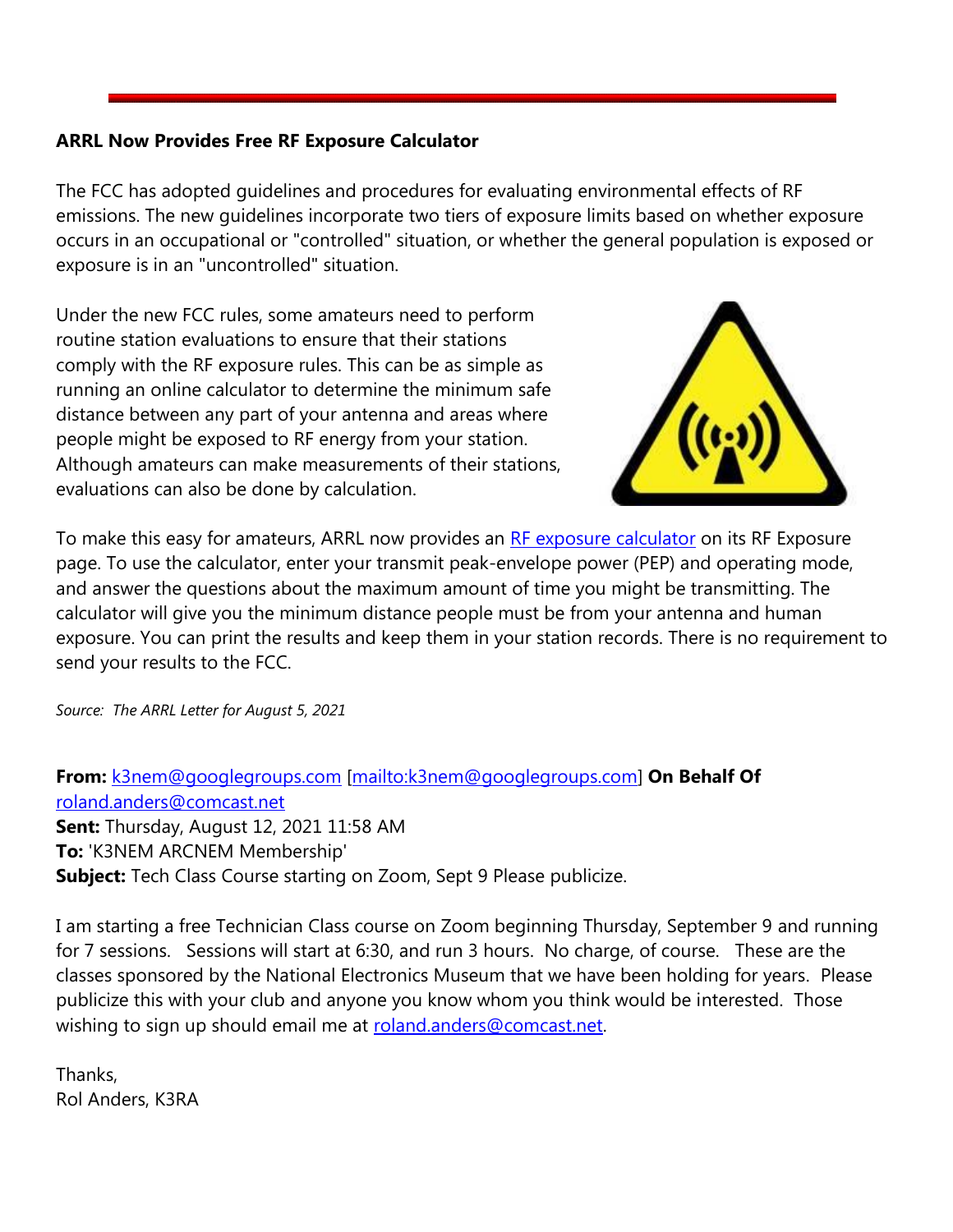# **Board Creates Emergency Communications and Field Services Committee**

At its just-concluded July 2021 meeting, the ARRL Board of Directors approved By-Law changes



creating a third Standing Committee that joins the existing Administration and Finance Committee and Programs and Services Committee. The charter of the new Emergency Communications and **Figure 3** Field Services Committee (EC-FSC) is to develop and recommend new nateur radio<sup>®</sup> or modified Board policy and programs for emergency communications through the Amateur Radio Emergency Service® (ARES<sup>®</sup>) and National Traffic System™ (NTS™) entities.

The committee also will offer enhanced support for its Field Organization leadership volunteers, including Section Managers, and an increased focus on ARRL-Affiliated Clubs.

Further, the EC-FSC will provide guidance to the CEO in translating Board policy into prioritized tasking, funding, and staffing of programs, services, and training in support of amateur radio emergency communications, Field Organization volunteers, and recruitment and retention of new and existing members through assistance to Affiliated and Special Service Clubs.

The EC-FSC will have the additional responsibility of monitoring and assessing trends in emergency communications technology and participant skills worldwide, and for identifying "best practices" for voluntary emergency communications provided by ARES and NTS, coordinating and cooperating with other amateur radio national societies as appropriate. *-- Thanks to* The ARES Letter

*Source: The ARRL Letter for July 22, 2021*

# **Net Reports**

*None received.*





**Our next test session** has been changed to **Saturday, September 11<sup>th</sup> at 1PM at** the American Legion Post in Rosedale. Hope to see you there.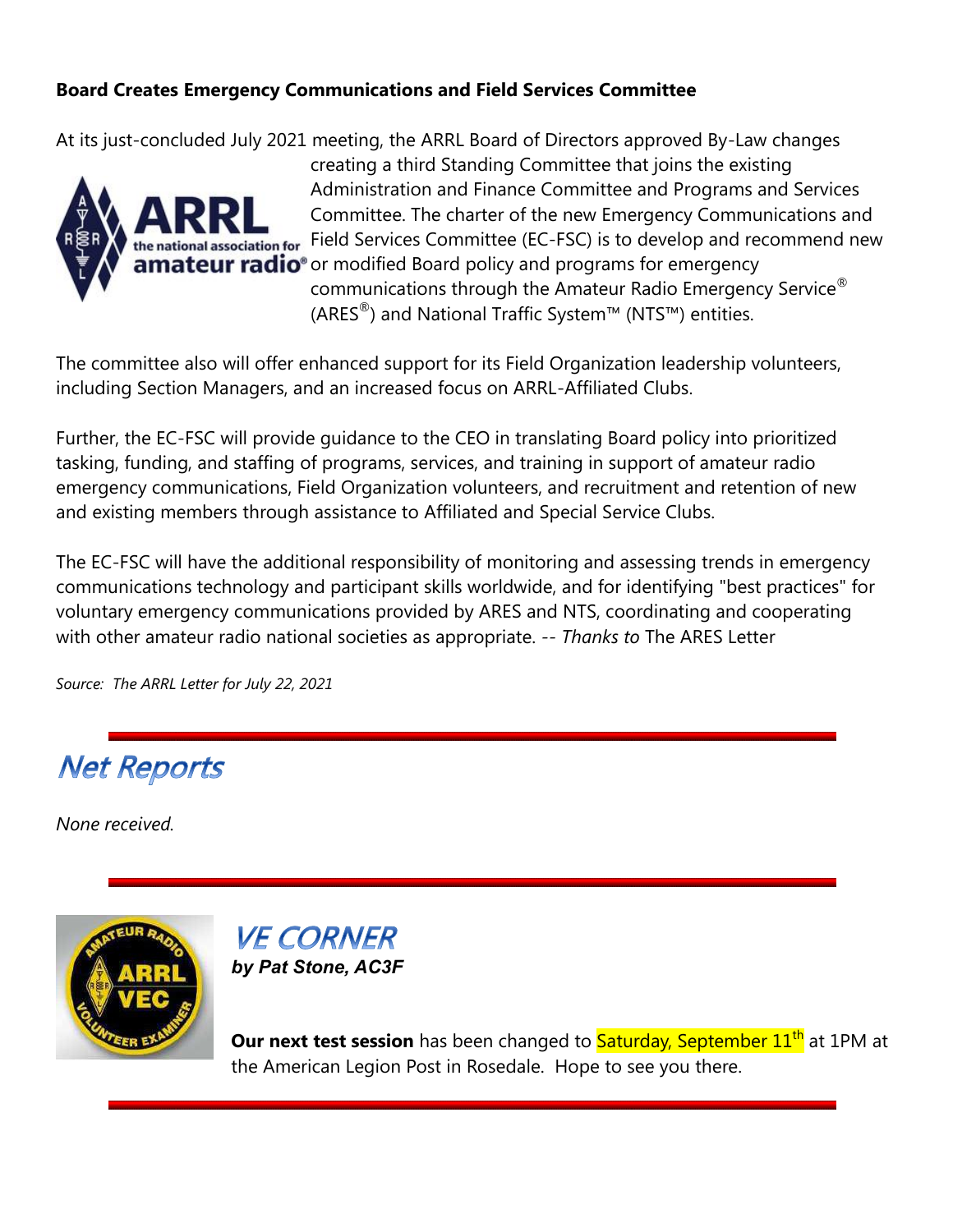# **Hamfests**

# **Sunday, October 3, 2021: CARA Fest**

Location: Howard County Fairgrounds, 221 Fairgrounds Rd, West Friendship, MD 21794 Website: [http://www.carafest.org](http://www.carafest.org/) Sponsor: Columbia Amateur Radio Association (CARA) Talk-In: 147.390 MHz /R+ CTCSS 156.7 Hz Public Contact: David Parkison , KB3VDY, P.O. Box 911 Columbia, MD 21044, Phone: 443-492-9501, Email: [vendorsales@carafest.org](mailto:vendorsales@carafest.org)

# **FCC Application Fees Unlikely to Go into Effect Until 2022**

The previously announced schedule of FCC amateur radio application fees likely will not go into effect before 2022. FCC staff confirmed during a recent virtual meeting with Volunteer Examiner Coordinators (VECs) that the agency is still working on the necessary changes to the Universal Licensing System (ULS) software and other processes and procedures that must be in place before it starts collecting fees from amateur applicants.

Once it's effective, a \$35 application fee will apply to new, modification (upgrade and sequential call sign change), renewal, and vanity call sign applications. All fees will be per application. Administrative update applications, such as those to change a licensee's name, mailing, or email address, will be exempt from fees. ARRL VEC Manager Maria Somma, AB1FM, said Volunteer Examiner (VE) teams will not face the burden of collecting the \$35 fee.



"Once the FCC application fee takes effect, new and upgrade applicants will pay the exam session fee to the VE team as usual, but they'll pay the \$35 application fee directly to the FCC using the [FCC Pay Fees](https://apps2.fcc.gov/Batch_Filer/login.cfm) system," she explained. When the FCC receives the examination information from the VEC, it will email a link with payment instructions to each successful candidate, who then will have 10 days from the date of the email to pay.

After the fee is paid and the FCC has processed an application, examinees will receive a second email from the FCC with a link to their official license. The link will be good for 30 days. Licensees also will be able to view, download, and print official license copies by logging into their FCC ULS account. The FCC no longer provides printed licenses.

Licensees can log into the [ULS](https://www.fcc.gov/wireless/universal-licensing-system) with their 10-digit FRN (FCC Registration Number) and password at any time to view and manage their license and application, [print their license,](http://www.arrl.org/obtain-license-copy) and update anything in their FCC license record, including adding an email address. Read [an expanded version](http://www.arrl.org/news/fcc-application-fees-unlikely-to-go-into-effect-until-2022) of this story.